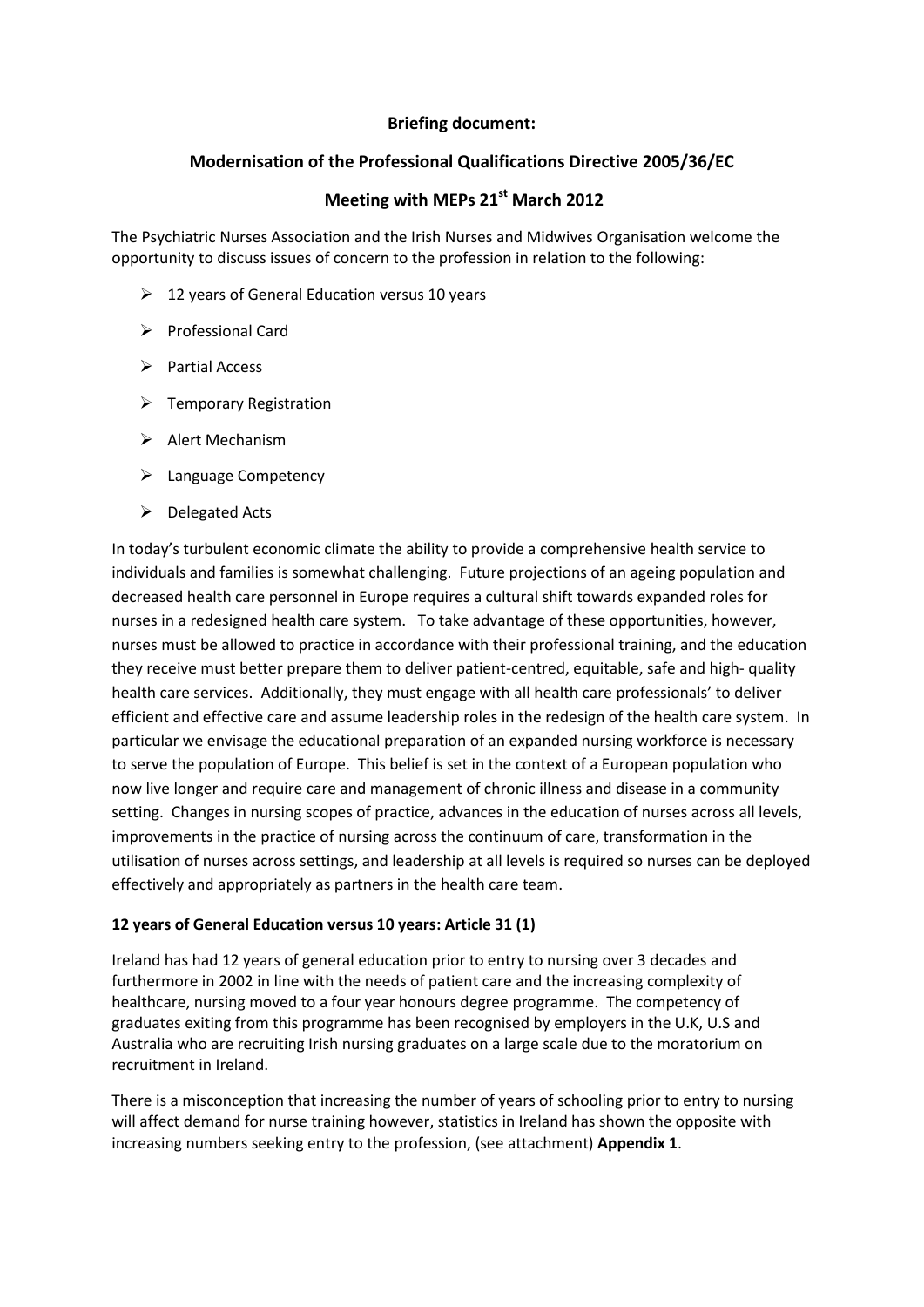*Aiken L et al (2003)<sup>1</sup>* has shown evidence that nurses with a Bachelor's Degree provide better patient outcomes and patients deserve no less than the most competent professionals to provide their care.

# **Professional Card: Article 4 (a), (b), (c), (d), (e)**

Ireland welcomes the concept of a professional card which would improve efficiency in information exchange and allow ease of mobility.

However, we would like to highlight some difficulties which would need to be addressed across the EU.

- Although the Commission has collated a list of nursing competent authorities in the 27 Member States there are differences in the roles and responsibilities of these competent authorities in each country. Some of the competent authorities are regulatory in function i.e. they set out the competencies and standards of training programmes, review clinical sites, register the nurse and or midwife, provide a mechanism of protecting the public by ensuring the nurse and or midwife is a safe practitioner e.g. Ireland, U.K and Portugal. In other countries competent authorities serve only to provide a register for the nurse and or midwife.
- There is a need for competent authorities to have appropriate information systems to provide for exchange of information on candidates in order to provide for efficient and up to date verification of application for a European Professional Card within such a short timeframe as two weeks.
- The cost of introducing the Professional Card by Member States should not have to be met by the individual professional.

# **Partial Access: Article 4 (f)**

**.** 

The concept of amending the Directive is to simplify recognition of qualifications across the EU and to provide for ease of mobility without posing a risk to patients.

Partial Access would mean an increasing number of titles and programmes to be interpreted in accordance with the provisions in the Directive. This could make recognition of qualifications more complex and have the opposite effect to the Commissions intent to simplify recognition.

One of the central planks of healthcare delivery is that of "*safety, quality and standards"* for patients. Formal structures and processes to support clinical effectiveness are essential. In this context the PNA and INMO opposes partial access on the following grounds:

- There is evidence to support the fact that higher educated nurses result in improved patient outcomes and better retention rates in the profession.
- Essentially there is need to balance the objective of simplifying arrangements for professional recognition in another Member State with the overriding need to maintain safety and quality.

<sup>1</sup> *Aiken L et al. "Educational Levels of Hospital Nurses and Surgical Patient Mortality", Journal of the American Medical Association, 290(12):2003*